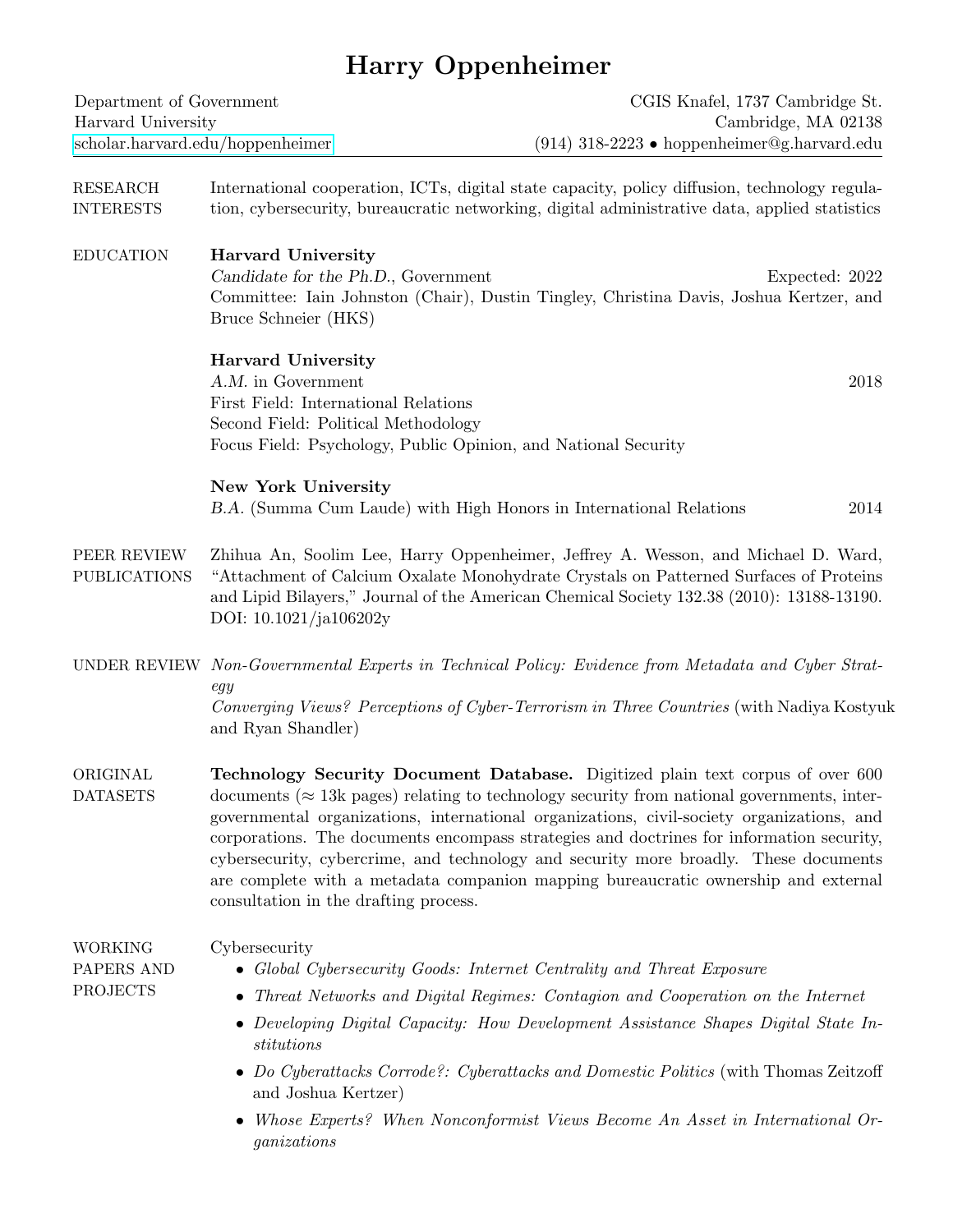Internet Governance and Diffusion

- Consequences of Weaponized Interdependence: Did the Snowden Leaks Change the Internet (with Adam Brewer)
- Fox in the Hen House? Agenda Setting in Open International Forums
- Does Data Follow the Flag?

## Social Media

• Political Opportunism? How Collective Political Risk Alters Responses to Terrorist Attacks

### Methods

• The Dynamics of Disclosure: Sources of Bias in Cyberconflict Data

## POLICY COMMENTARY

- 5. "Look Out, Special Operators in Syria, the Internet Has Spotted You and That's a Problem," Defense One. 19 February, 2016 Published. http://www.defenseone.com/ideas/ 2016/02/look-out-special-operators-syria-internethas-spotted-you-and-s-problem/126065/?oref=d-river
- 4. "Moving Beyond the Cyberwar Debate," Net Politics (blog). Council on Foreign Relations. 17 September, 2015 Published. http://blogs.cfr.org/cyber/2015/09/17/movingbeyond-the-cyberwar-debate/
- 3. "Taking the Fear Out of Cyberattacks." Net Politics (blog). Council on Foreign Relations. 11 February 2015 Published. http://blogs.cfr.org/cyber/2015/02/11/guestpost-taking-the-fear-out-of-cyberattacks/
- 2. "Returning ISIS Fighters: Forgiveness or Punishment." Newsweek.com, 26 December 2014 Published. http://www.newsweek.com/returning-isis-fighters-forgiveness-orpunishment-294497
- 1. "A Cold Warrior's Foreign Policy Advice for Obama." Power, Politics, and Preventative Action (blog). Council on Foreign Relations. 12 August 2014 Published. http://blogs.cfr.org/zenko/2014/08/12/guest-post-a-cold-warriors-foreign-policy-advicefor-obama/

## TEACHING Harvard University, Cambridge, MA

GOV97: Sophomore Tutorial: Technology and Disruption in International Affairs, Government Department S2020, S2021 GOV1730: War and Politics (Rosen), Government Department S2019, A2020 GOV1734: Ethics in War (Rosen), Government Department A2019 EC970: Sophomore Tutorial (Statistics Support), Economics Department S2019 GOV1790: American Foreign Policy (Kertzer), Government Department A2018

#### **CONFERENCE** 2021

PRESENTATIONS APSA Annual Conference (Seattle, WA)

• Panel Organizer: Managing Interdependence in the Digital Age

Digital Issues Discussion Group (Virtual)

Political Economy of International Organization (PEIO) Seminar Poster (Virtual) International Studies Association Annual Conference (Virtual)

- Panel: *Managing An Expanding Cyberspace*
- Panel: Technology, Security, and Perceptions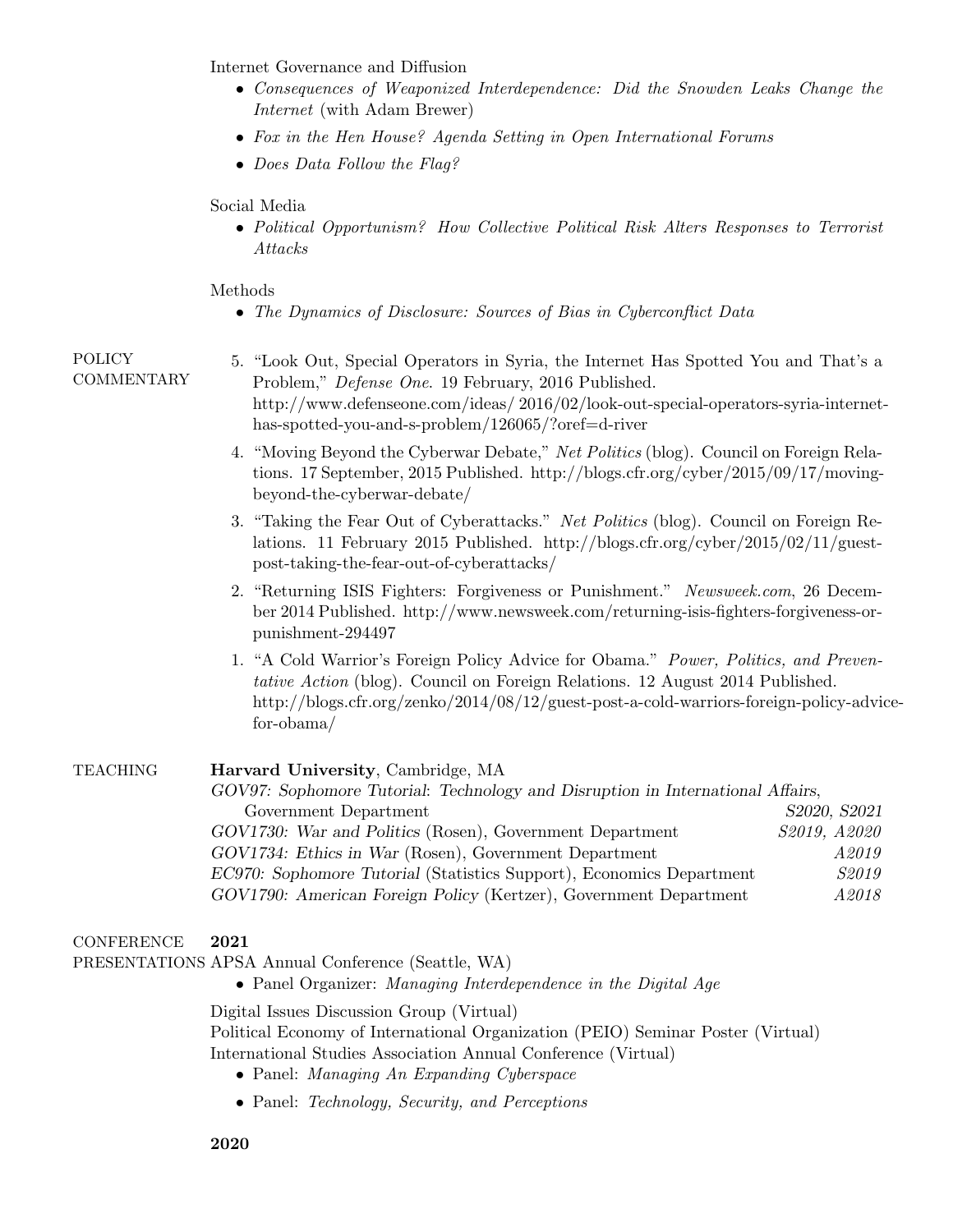The 11th Workshop on Internet Economics (Center for Applied Internet Data Analysis, University of California's San Diego) (Virtual), invited

APSA Annual Conference (Virtual)

- Panel Organizer: The Politics of Cyber Threat
- New Frontiers in Security Studies: Social Media and Inter-State Conflict (Weatherhead Center, Cambridge, MA)

## 2019

Bridging the Gap: Workshop on Cyber Conflict, Columbia SIPA (New York, NY) International Cyberterror Symposium, University of Haifa (Haifa, ISR), invited APSA Annual Conference (Washington, DC)

• Panel: *Empirical Study of Cyberspace Conflict* 

International Studies Association Annual Conference (Toronto, CAN)

- Panel: The Micro-Foundations of Political Violence & Conflict
- Panel: *Public Engagement and Opinion-making*

## 2018

International Studies Association Annual Conference (San Francisco, CA)

• Panel: Elections and Post-Elections Crises: Comparing Cases

## EXPERIENCE Harvard University, Cambridge, MA

Research Assistant for Alastair Iain Johnston

- Provided research support for projects on US-China cybersecurity cooperation for the National Academy of Sciences
- Assisted with research on the implications of social media for international conflict for the Weatherhead Center Cluster on International Security

## Research Assistant for Stephen Ansolabehere

- Assisted designing surveys, drafted questionnaires, and performed data analysis for the Harvard CAPS/Harris Poll
- Prepared press releases on survey results for media partners

Council on Foreign Relations, New York, NY June 2014-July 2016 Research Associate, National Security

- Research assistant for Max Boot, Jeane J. Kirkpatrick Senior Fellow for National Security Studies
- Primarily focused on the book The Road Not Taken: Edward Lansdale and the American Tragedy in Vietnam (W.W. Norton/Liveright 2018), finalist for the Pulitzer Prize in Biography
- Assisted Max Boot's congressional testimony on ISIS for the House Armed Services Committee, op-eds and consulting work on national security issues, and public events

| HONORS,       | Hartley R. Rogers Dissertation Fellow                                   | 2022 |
|---------------|-------------------------------------------------------------------------|------|
| AWARDS, AND   | Google Cloud Academic Research Grant                                    | 2021 |
| <b>GRANTS</b> | Harvard GSAS COVID-19 Emergency Support Initiative Grant                | 2021 |
|               | Weatherhead Center for International Affairs Dissertation Writing Grant | 2021 |
|               | Weatherhead Center for International Affairs Mid-Dissertation Grant     | 2021 |
|               | Franklin Delano Roosevelt Foundation Research Assistant Grant           | 2020 |
|               | Harvard Bok Center Certificate of Distinction in Teaching               | 2019 |
|               | Harvard IQSS Graduate Student Research Grant                            | 2019 |